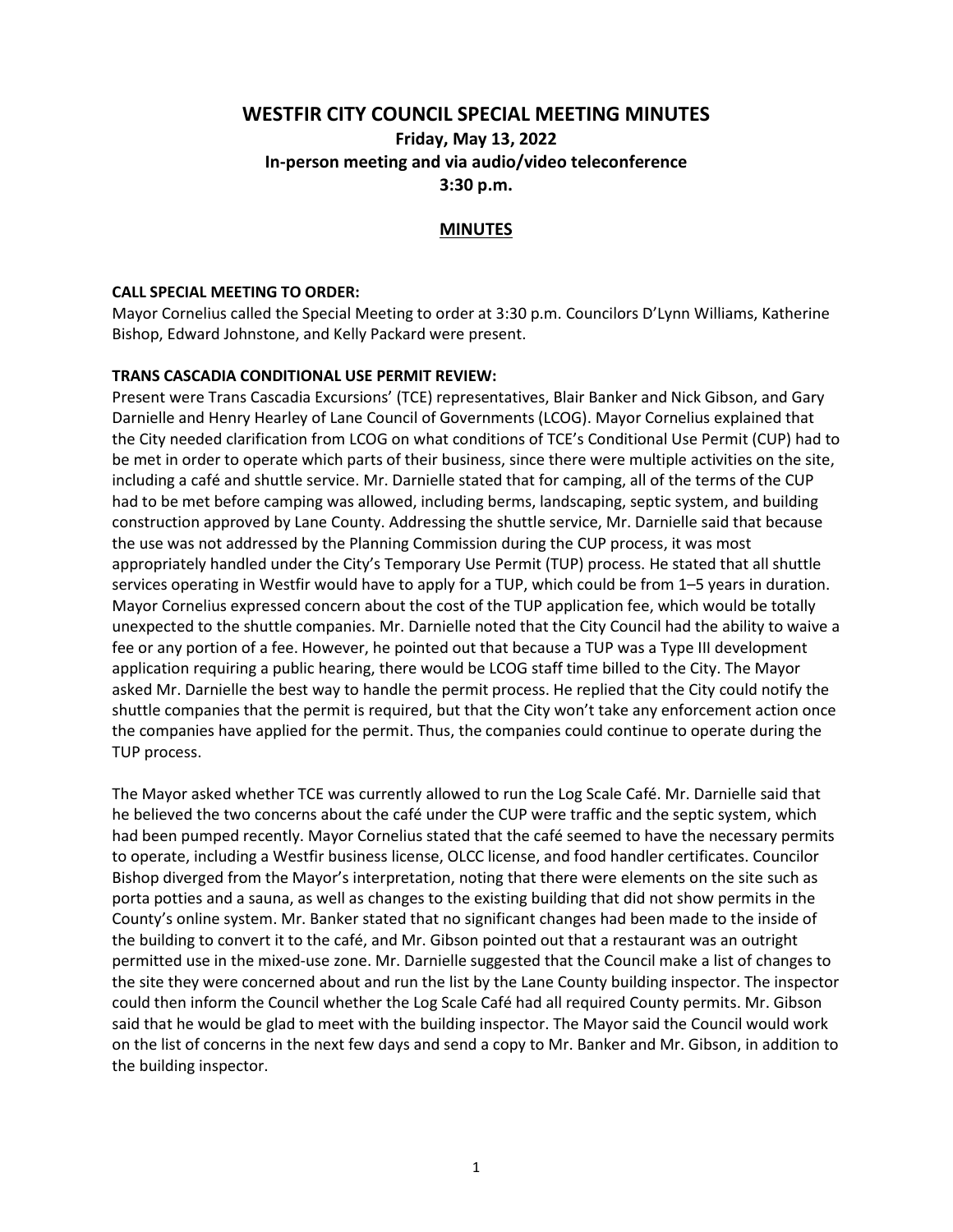Mr. Banker informed the Council that David Marchi had dropped out of the Crow's Feet project and that TCE acquired the store property. Councilor Packard asked if TCE would pursue the same plan as Crow's Feet. Mr. Gibson replied that he wasn't sure because the acquisition of the store by TCE was last minute, and they were still evaluating options. Mr. Gibson assured the Council that any changes to the project would go before the Planning Commission.

#### **MULTIPLE DOGS COMPLAINT:**

The Council considered a second complaint filed by Melody Cornelius and her husband, Tony Schlauch, about a household with 4–5 dogs and the nuisance of constant barking. Mayor Cornelius recused herself from the discussion except to answer questions from the Council. Councilor Packard asked Ms. Cornelius for an update of the situation since she submitted the complaint. She replied that the dogs continued to bark for hours at a time and were often in the neighbor's front yard without leashes. Mr. Schlauch testified that he had seen five dogs in the neighbor's yard and, at times, outside of the yard. He expressed concern about the ability of the owner to control that number of dogs if a pack mentality developed. He noted that the dogs are large, and he didn't feel he could let his children outside unsupervised, even waiting for the school bus. In addition, he said that he had witnessed at least four dog fights over several months. He stated that the owner of three of the dogs does not live in Westfir permanently, and the dogs bark and get loose when he's not present. Councilor Williams recognized Matthew Boyd. Mr. Boyd said that he backed up the complaint by Mr. Schlauch. Mr. Boyd stated that he has a three-year-old daughter and is concerned for her safety when the dogs are loose. Councilor Williams asked whether the dogs were licensed or a variance had been applied for. City Recorder Nicole Tritten replied that except for one, the dogs were not licensed, and no variance had been applied for. She noted that three of the dogs were vaccinated at the City's rabies clinic. The Council decided that the dog owner should be cited for noise, unlicensed dogs, and two excess dogs.

# **POLICE AND FIRE IGAs:**

Mayor Cornelius made a motion to approve the Fire IGA with Oakridge for FY2022–2023 with the removal of section 4d, and to approve the Police IGA with Oakridge for FY2022–2023 as written. Councilor Williams seconded, and the motion carried, 5–0.

**AYES:** Cornelius, Williams, Bishop, Johnstone, Packard **NAYS:** 0 **ABSTENTIONS:** 0

# **SOLAR SPEED SIGN PURCHASE:**

Mayor Cornelius stated that the cost of the sign was \$3,549. Nicole Tritten reported that the sign could be delivered and invoiced by the end of the fiscal year. She stated that she confirmed with the manufacturer that it was the same model that the City purchased in 2020.

Councilor Williams made a motion to approve the expenditure of \$3,549 for a solar speed sign. Councilor Packard seconded, and the motion carried, 5–0.

**AYES:** Cornelius, Williams, Bishop, Johnstone, Packard **NAYS:** 0 **ABSTENTIONS:** 0

# **RESOLUTION 510: UNATTENDED PERSONAL PROPERTY:**

Mayor Cornelius stated that the resolution addressed Ordinance No. 141, the City's camping, parking, and littering ordinance. The resolution requires that when the City removes unattended personal property, the City must report the removal to an agency that provides services to the homeless population. Councilor Packard asked what agency Westfir would report to if it removed unattended personal property. Mayor Cornelius replied that the City would contact St. Vincent De Paul in Springfield